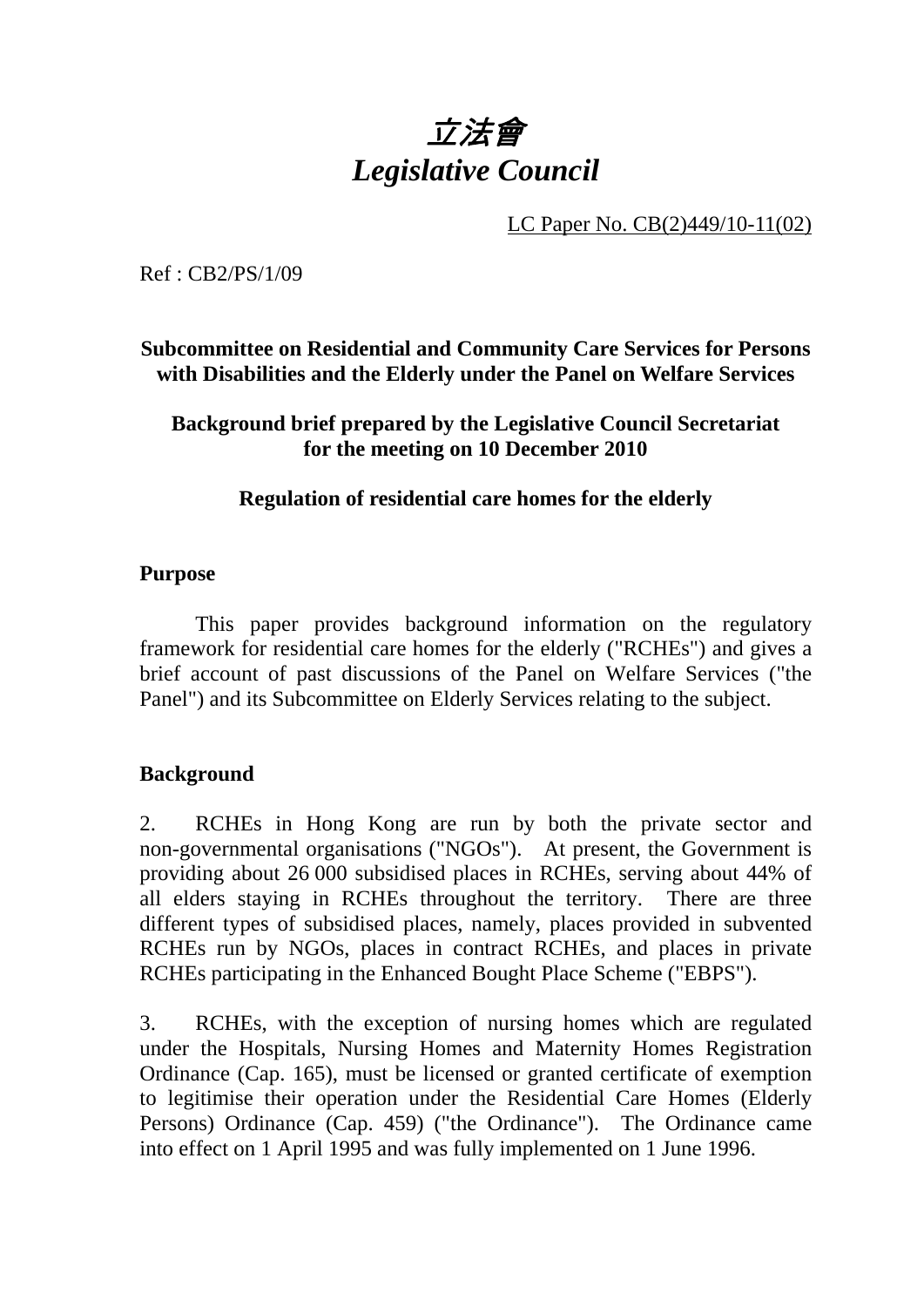4. The Ordinance sets out the minimum statutory standards for the service quality of all RCHEs, including space and staffing standards, building and fire safety, location and design, heating, lighting and ventilation, maintenance of residents' records, etc. The Ordinance also empowers the Director of Social Welfare ("DSW") to issue a Code of Practice setting out the principles, procedures, guidelines and standards for the management of RCHEs in the areas of health and care services, nutrition and diet, cleanliness and sanitation, social care, etc. Observance of the Code of Practice is a licensing requirement.

5. The Licensing Office of Residential Care Homes for the Elderly ("LORCHE") was set up by the Social Welfare Department ("SWD") in 1995 to enforce the legislative requirements in terms of staffing, space design, structure, safety precautions and quality of care as specified in the Ordinance and its subsidiary Regulations. To monitor the service quality of RCHEs –

- (a) surprise visits are conducted by inspectors of LORCHE to ensure compliance of licensing requirements;
- (b) a telephone hotline is set up at LORCHE to receive public inquiries and complaints relating to services of residential care homes; and
- (c) caseworkers and families of elderly persons are encouraged to report any irregularity or malpractice in the operation of RCHEs.

#### **Deliberations by members**

6. The Panel had all along been concerned about the quality of RCHEs. Members took the view that the quality of RCHEs directly affected the quality of life of elders staying in RCHEs. The Administration advised that it was mindful that the quality of care in RCHEs, in particular private RCHEs, was a cause of concern to the public. It was committed to enhancing the quality of RCHEs. A three-pronged approach was adopted to enhance the quality of RCHEs, namely licensing control, capacity building, and monitoring and enforcement.

7. Members were advised that the Ordinance and its subsidiary legislation, which came into full operation in June 1996, provided for the regulation of RCHEs through a licensing system administered by DSW.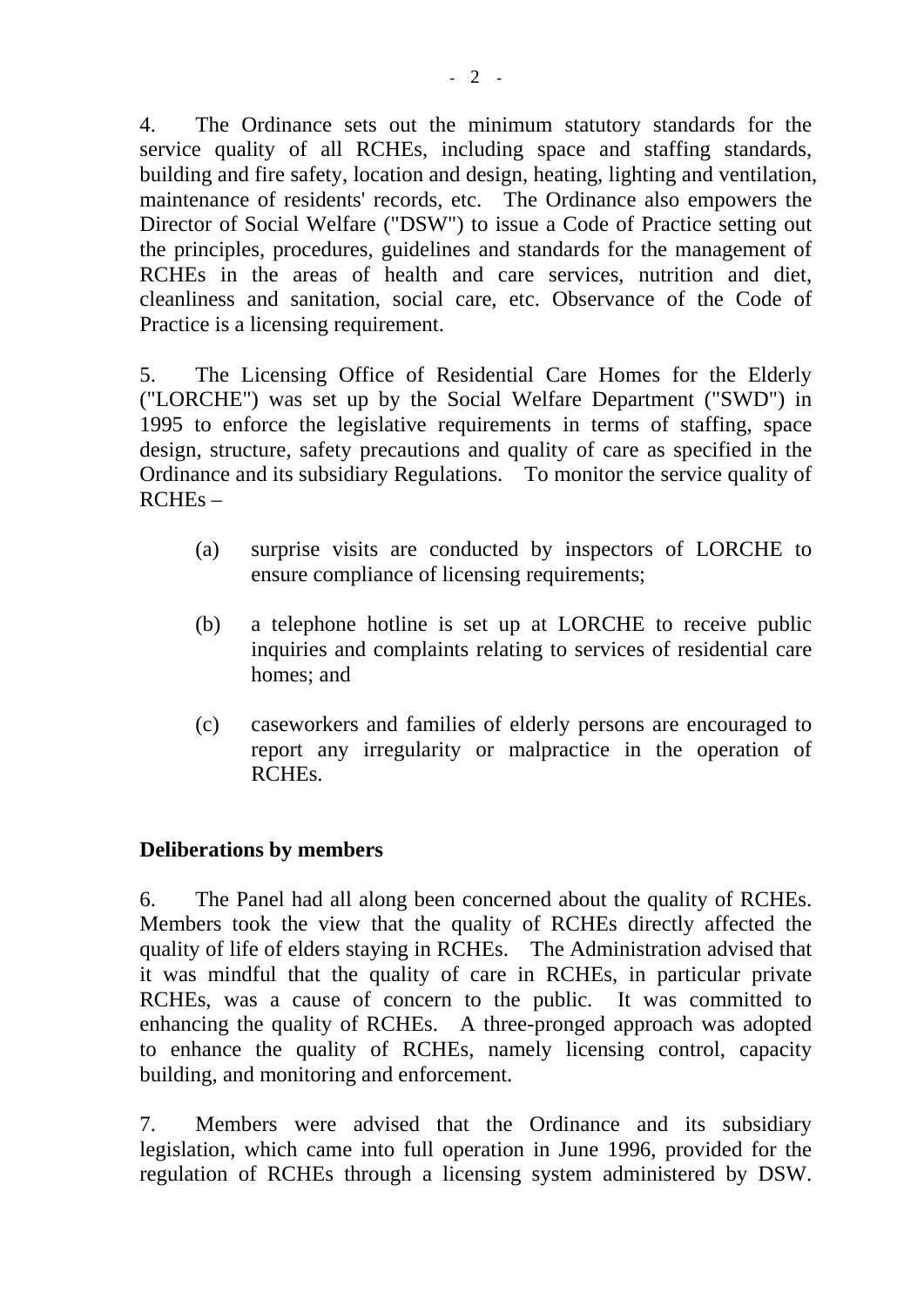All RCHEs had to obtain a licence. In addition to licensing control, subvented RCHEs and contract homes were required to meet various output and service quality requirements as set out in the respective agreements with SWD. Private homes participating in EBPS were required to meet staffing and spacing requirements which were higher than licensing standards as set out in the respective agreements with SWD.

8. On capacity building, SWD set out a list of requirements in the Code of Practice for Residential Care Homes (Elderly Persons) and guidelines on topical issues for RCHEs to follow. The guidelines covered key aspects relating to the quality of care for elderly residing in RCHEs, including drug storage and management, infection control, food quality, meal arrangements, good practices in handling food brought to elderly residents from outside RCHEs, feeding techniques for elders with swallowing problems, bathing skills and arrangements, manpower requirements, and nursing and personal care. SWD would add on new requirements and update the Code from time to time as appropriate.

9. As regards the monitoring and enforcement aspect, the Administration stressed that SWD's LORCHE would make regular inspections to each RCHE no less than seven times annually; it would also conduct unannounced inspections on RCHEs to ensure compliance of the licensing requirements. Advisory or warning letters will be issued and prosecution actions will be taken as appropriate. Monitoring of RCHEs had been stepped up through conducting more surprise visits to the private homes, following up closely on the complaints against RCHEs, publicizing information about the homes breaching the licensing requirements, and increasing the penalties for repeated non-compliance with licensing requirements.

10. Given that many elders were currently living in private RCHEs, members took the view that actions should be taken to upgrade the service quality of private RCHEs. To this end, the Administration should increase the number of EBPS places as the service quality standards developed and implemented in subvented RCHEs would apply to the entire private homes once they participated in EBPS. Some deputations, however, pointed out that it would be difficult for private RCHEs to upgrade the entire home to meet fully the EBPS requirements if only a small portion of places were bought from them.

11. The Administration advised it would endeavour to enhance the quality of private RCHEs. It agreed that purchasing places from private RCHEs would help enhance the quality of private RCHEs as EBPS places had to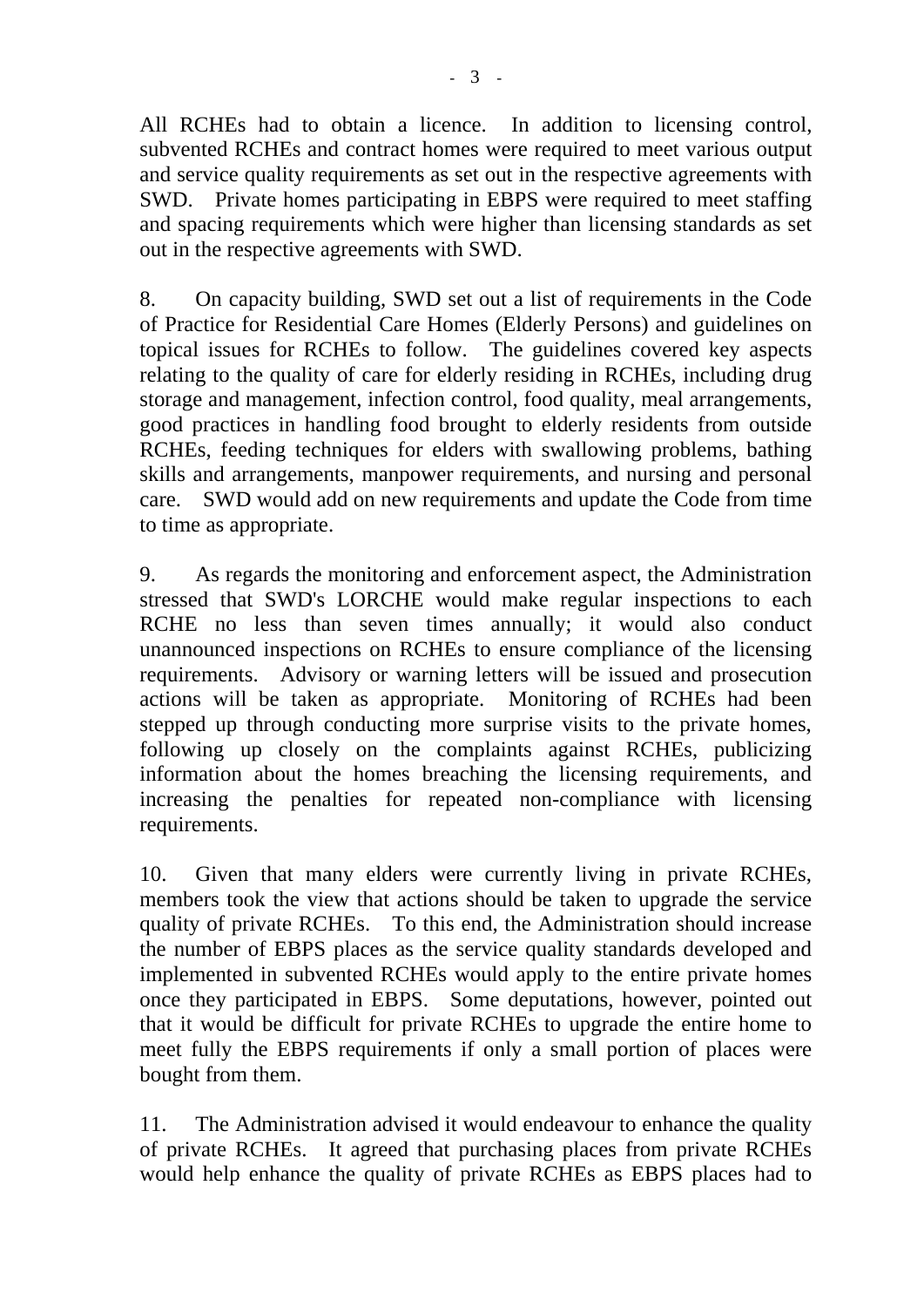meet higher licensing requirements in terms of the bed spacing and manpower provisions. When SWD purchased a certain percentage of residential care places in a private RCHE, the RCHE had to apply the EBPS requirements to all the remaining non-EBPS places. A specified number of places would be bought from each private home in order to ensure that more private homes could participate in EBPS.

12. In a bid to promote quality assurance and further enhance the monitoring of RCHEs, some members took the view that the Administration should adopt an independent accreditation scheme for all RCHEs. Consideration could be given to providing incentives for RCHEs to participate in the voluntary accreditation scheme developed by the Hong Kong Association of Gerontology since 2005. For instance, the Administration should give more weight to the accredited RCHEs when considering bids for contract homes or EBPS. Some deputations echoed the need to enhance the participation of RCHEs in the accreditation system with a view to encouraging RCHEs to raise their service quality above the licensing requirements.

13. The Administration pointed out that the present arrangement for RCHEs to participate in the accreditation scheme on a voluntary basis was supported by the Panel when the subject was discussed in 2004. According to the Administration, some 30 RCHEs were participating in the accreditation scheme developed by the Hong Kong Association of Gerontology. The Association would publicise on its website information about accredited RCHEs.

14. Members considered that the approach adopted by the Administration to monitor the quality of RCHEs was too lax given that enforcement actions would normally be taken only upon receipt of complaints. Even if problems or irregularities were detected, SWD would only issue advisory or warning letters to require the RCHEs concerned to make rectifications. Members strongly urged the Administration to step up monitoring of RCHEs and increase the penalties for non-compliance with the licensing requirements. Some members considered that since the Ordinance had been in force for more than a decade, a review of the operation of the licensing scheme should be undertaken to ensure that the requirements were compatible with the present needs.